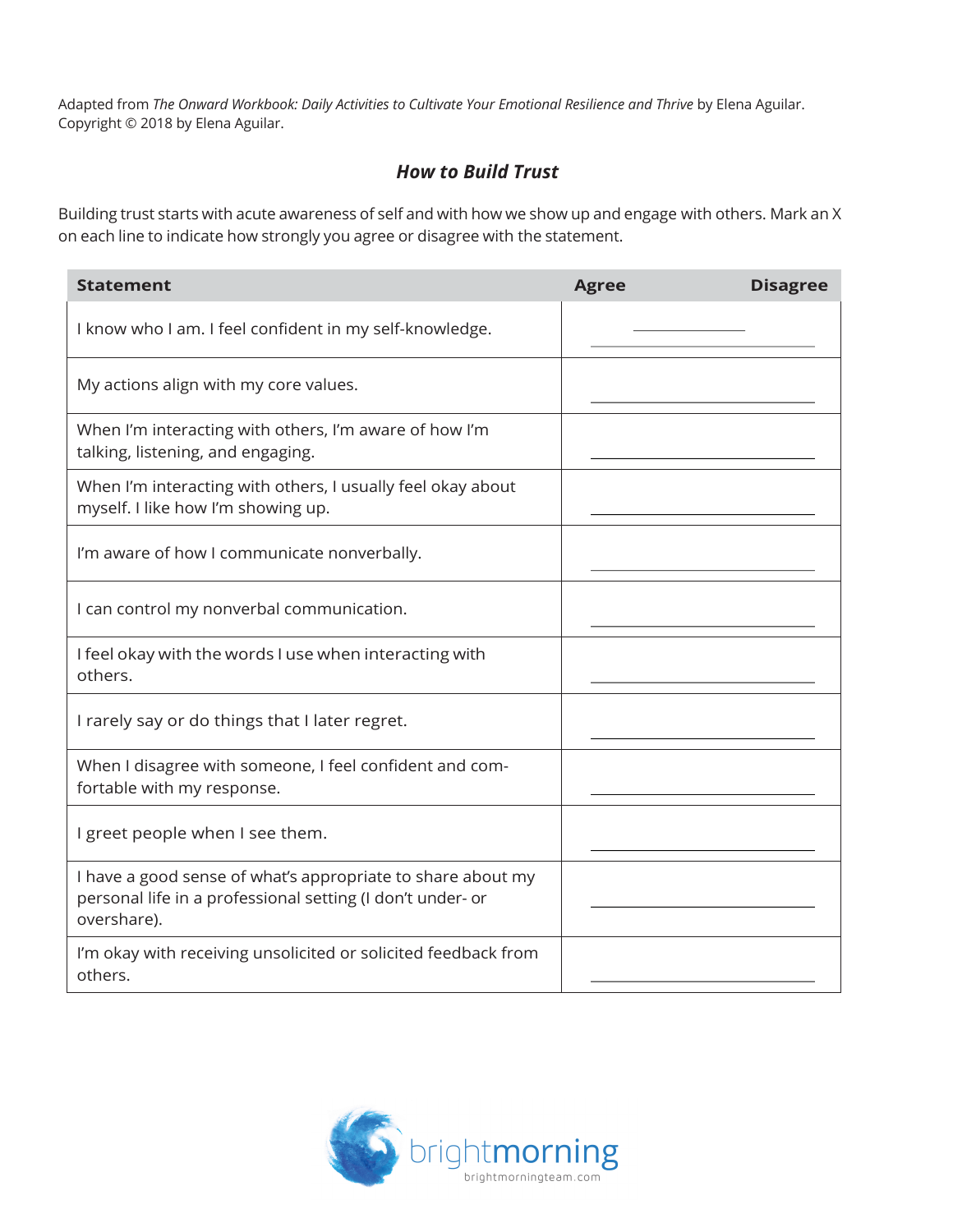Adapted from *The Onward Workbook: Daily Activities to Cultivate Your Emotional Resilience and Thrive* by Elena Aguilar. Copyright © 2018 by Elena Aguilar.

| Sometimes I ask for feedback from others.                                                                                            |  |
|--------------------------------------------------------------------------------------------------------------------------------------|--|
| Even when feedback is hard to hear, I will reflect on it.                                                                            |  |
| When I sense tension or conflict with another person, I will<br>bring it up (even if it'suncomfortable).                             |  |
| I'm genuinely curious about other people.                                                                                            |  |
| I ask other people appropriate questions about them-<br>selves. I express interest in who they are personally and<br>professionally. |  |
| I feel comfortable and confident talking with people I don't<br>know well.                                                           |  |
| I usually keep my commitments. I do what I say I will.                                                                               |  |
| When I don't keep a commitment, I take responsibility and don't<br>make excuses or blame others.                                     |  |
| I'm willing to go above and beyond my job responsibilities when<br>necessary.                                                        |  |
| I set boundaries around what I will and won't do. I'm clear with<br>others about why I'm setting my boundaries.                      |  |
| I ask for help when I need it.                                                                                                       |  |
| I take responsibility for mistakes and acknowledge areas for<br>growth.                                                              |  |
| I appropriately share my goals or areas for growth with<br>others.                                                                   |  |
| I offer genuine apologies.                                                                                                           |  |
| I work on my areas for growth and take action on feedback I've<br>received.                                                          |  |

(*continued* )